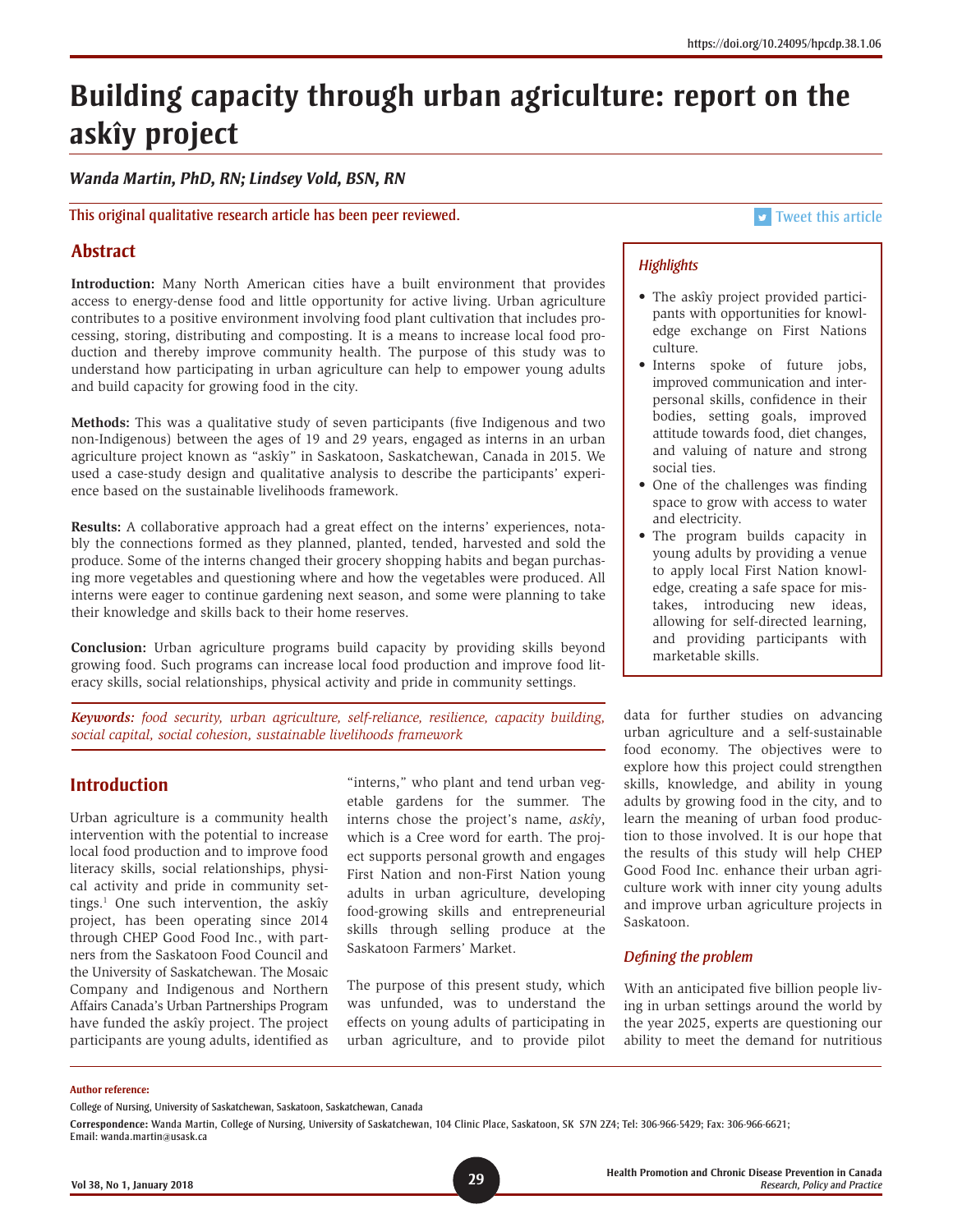food.2 Currently, in Saskatchewan, 67% of the population lives in urban areas,<sup>3</sup> and the urban population is expected to rise with the City of Saskatoon, which is planning for a population of half a million people by 2023.4 Planning is necessary to meet the increasing demand for nutritious food. Approximately 10% of the population (36 000 people) of the Saskatoon Health region identify as Aboriginal (First Nations and Metis peoples), $5$  of which 70% are employed with an average annual income of \$13 000.6 Moreover, the core neighbourhoods in Saskatoon, such as Riversdale, are home to individuals and families of whom approximately 57% have incomes below \$25 000 per year.<sup>7</sup> Public health nutritionists in the province estimate the annual cost of a nutritious food basket (basic healthy foods to meet recommendations from Eating Well with Canada's Food Guide) in larger Saskatchewan cities to be approximately \$10 000 per year, leaving little money for other living expenses for those in the lower income brackets.8 Given the anticipated growth in Saskatoon's population and the struggles lower-income households currently face, public health professionals can do more to build resilience in urban settings, particularly with the First Nation and Metis peoples population, by providing communities with tools for urban food production. This goal is in line with the City of Saskatoon's *Strategic Plan 2013–2023,* which speaks of the city's history of self-reliance and stewardship, and the fact that its residents "grow more food in the city."4,p.31 This is urban agriculture.

#### *Urban agriculture*

Examples of urban agriculture include tending gardens in various places throughout the city, as well as keeping micro-livestock such as hens, rabbits and bees.<sup>9,10</sup> These activities involve civic participation in food system governance and offer an opportunity for food sovereignty within an urban setting. The food sovereignty movement recognizes political and economic power in the food system and is a critical alternative to the neoliberal model favouring market forces over health equity.11 It refers to a process of expanding democracy to regenerate local, autonomous, healthy and ecologically sound food systems that respect the rights of people to decent working conditions and incomes.<sup>12,13</sup> Weiler and colleagues<sup>14</sup> describe how food sovereignty and health equity share an orientation to promote human thriving by equalizing access to power and the flow of goods through the food system. Urban agriculture provides opportunities for citizens to participate directly in their food system, gain a sense of power and control, and improve health.

#### *Systems perspective*

Quality food production is only one aspect of the health benefits of urban agriculture, as there are additional paths to sustainable livelihoods that can improve health equity, such as a healthy built environment and sufficient income.<sup>1</sup> Achieving quality food production and a healthy built environment involves a systems perspective. The concept of sustainable livelihoods has traditionally been used in rural settings and refers to different types of capital, or resources, that can aid in recovery from stresses or shocks.15 To support sustainable livelihoods, public health professionals can consider the various sectors involved with the physical, natural, human, social and financial assets outlined in the British Department for International Development's sustainable livelihoods framework.16 The World Health Organization has called for integrated policies and programs based on intersectoral collaboration that can ensure a healthy and sustainable food supply, improve social cohesion, and provide environmental and economic benefits to positively affect health equity.17 Programs that integrate these sectors and also engage the whole system will be important indicators of success in working toward improved urban health.

The sustainable livelihoods framework consists of the five assets touched on above—physical, human, social, financial and natural. *Physical assets* include basic infrastructure within the urban setting, including water supply, transportation and access to information.16 The physical assets in a city can help to inform the way citizens think about where they live and influence feelings of pride and selfrespect, further contributing to the overall perception of good health. *Human assets* include the knowledge, skills, ability to labour and good health that allow people to pursue a livelihood.16 *Social assets* involve networks and connectedness that foster cooperation.18 Specifically, this includes

community engagement, inclusiveness and neighbourhood stewardship.16 *Financial assets* are the cash or equivalents that are available to adopt livelihood strategies.16 These tend to be the least available to those who have the most to gain from improving health equity.19 *Natural assets* in urban agriculture are those that increase exposure to outdoor physical activity (such as green space), providing major health benefits.20 Improving natural assets in the urban environment is essential for a healthy population now and in the future.

#### *The askîy project*

Working in Saskatoon's downtown core neighbourhoods, the askîy interns transformed a brownfield site\* using over 300 containers for planting. The interns applied for four months of summer employment in an urban garden with the aim of developing food production skills, leadership skills and marketing skills at a local farmers' market. Faculty at the University of Saskatchewan College of Agriculture and Bioresources and staff at CHEP Good Food Inc. provided regular support and informal education through hands-on learning. Two interns had some prior knowledge of gardening, and took the lead in mentoring their peers. The interns employed a collective leadership style that encouraged group problem solving. They named the space *kiscikânis* ("garden" in Cree), and produced a wide variety of vegetables and herbs, flowers and traditional tobacco plants. The purpose of the project was to educate and empower community members with the necessary knowledge and skills to create a self-sustainable food economy through urban agriculture.<sup>21</sup> The majority of the interns had no prior gardening knowledge, but successfully engaged in the project to grow and sell produce. They also shared their developing knowledge with others, including new Canadians.

## **Method**

We chose a case-study design for this study. We used qualitative thematic analysis with multiple coders.<sup>22</sup> A case-study design is preferred when asking "how" or "why" questions.<sup>23</sup> This study consisted of one-time, open-ended, one-hour interviews with all seven of the interns from the intervention project. While a focus

 $*$  A brownfield site is a previous industrial or commercial site that may be chemically, physically or biologically contaminated.<sup>24</sup>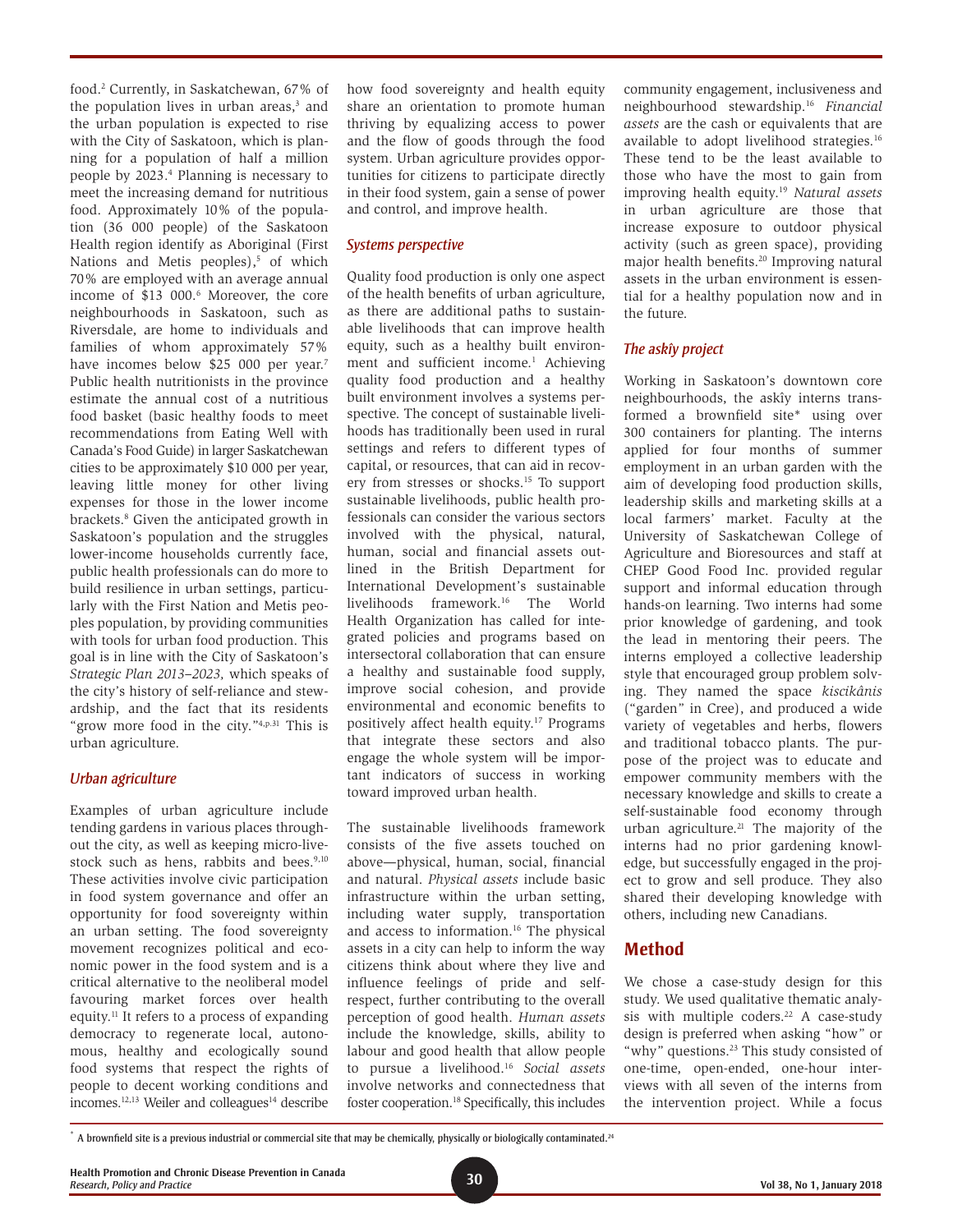group would capture the dynamics of the group, individual interviews allowed participants to consider and express the meaning they made of being engaged in the summer internship program. We obtained ethical approval from the University of Saskatchewan Behavioural Research Ethics Board. The program coordinators informed the interns of the opportunity to participate, and arranged a time and place for the interviews. We emphasized the voluntary nature of the interviews, and all the interns were engaged in the process. We used pseudonyms in this report to personalize the interns' quotations.

The audio of the individual interviews was recorded and transcribed for analysis using NVivo 11 qualitative software (QSR International Pty Ltd., Melbourne, AUS). To explore the effects of participating in the intervention project, we read the transcripts and thematically categorized the data to provide an overall description of the experience of participating in the askîy project. We clustered concepts to identify themes and compared emerging themes to the sustainable livelihood framework.16

We compared the findings to the sustainable livelihood framework as a means of capturing the original purpose of the askîy project, i.e. to create a self-sustainable food economy through urban agriculture. The purpose of this study was to complement the askîy project by explaining the participant experience within urban agriculture and identifying limitations to advancing a self-sustainable food economy. The resulting findings and gaps are driving additional sampling and research projects related to the creation of self-sustainable food economies through urban agriculture.

There were originally eight interns in the askîy project, but one moved prior to our data collection. The remaining seven agreed to be interviewed. The age range of those interviewed was 19 to 29 years. Five participants were of First Nations or Métis heritage, and two identified as Caucasian. Five participants were either University of Saskatchewan students or had recently completed their educational program. Their programs of study were education, arts and science, chemical engineering and renewal resource management. Two of the participants were parents. Three participants had previous gardening experience,

but none expressed confidence in their gardening abilities at the beginning of the program, identifying themselves as beginner gardeners.

## **Results**

#### *The meaning of urban agriculture*

While not specifically part of the sustainable livelihood framework, we were interested in the meaning of urban agriculture for the interns and in the integration of First Nation knowledge into the askîy project. Participants emphasized that urban agriculture produced quality, healthy food while making use of available space. To these participants, urban agriculture was about discovery, flexibility and the creation of green space in an urban centre. One participant, Kara, considered urban agriculture beyond the physical, something contributing to their spirituality. She said:

> It's like a big giant tree with all these roots, and it's all connected. That's what I'm finding about, is that we're all really so connected, and the great thing about urban agriculture is that in this modern society we can be so disconnected from our earth and to the bigger picture, and you can kind of find the middle ground with urban agriculture because you know the city makes it loud, busy, but then you can find this moment of peace, and you're like, in the garden and, I find it's very spiritual.

For Kara, the opportunity to engage with the soil and the process of growing meant more than just producing food. Gardens allowed for participation and realization of local knowledge and a reconnection to the land.25 Memory and daily acts of gardening represented a greater connection to traditional knowledge and culture. Growing vegetables acted as a catalyst in reconnecting to First Nation ancestry and the earth by growing traditional plants (e.g. tobacco) and being close to the ground, smelling the soil, and nurturing plant growth.

#### *First Nation knowledge*

The interns lead the integration of First Nation knowledge into the project. The team brought the Cree language into the project and incorporated traditional methods into kiscikânis, such as planting in a circle with four openings, one for each direction. Another participant, Tammy, explained that the openings are "so each grandfather and spirit can come in, and join the ceremony." The team invited community elders to the gardens to bless the land, and others sought First Nation knowledge and teachings from their family members and elders living on their home reserve. They also learned that it is important to have positive thoughts and positive energy when planting and to talk to the plants because every plant has a spirit. It is through that expression of love that the interns spoke of feeling more connected, more confident and happier.

Additionally, they planted some native species, and ceremonial tobacco. Tobacco is important because First Nations people use it in ceremonies as well as giving it as offerings. Ana, another intern, explained that tobacco is "used in ceremonies as well, or if you are asking an elder for knowledge or going to a medicine man, or going to a sweat, and whoever is leading the sweat you give that offering, which is usually tobacco." Being part of the askîy project, with its strong First Nations lens, provided the interns with opportunities for an exchange of knowledge that is a vital part of cultural rejuvenation. Donna noted:

I've never experienced a blessing before, so that was really great to see. We went to a powwow, I have been to a powwow before, but I've never been that involved in one before. So a lot of it is new to me, it's really interesting, I'm learning a lot.

The interns expressed that the exposure to the applied Traditional knowledge was a significant outcome of this project that all of the participants will carry with them. For some participants, the askîy project was the perfect combination of time, place, and mode to help them see the world from a First Nations perspective.

#### *Growing food—physical assets*

The main challenge in this project was finding a space to grow food safely. For example, vacant lots may be vacant because of contamination issues. The team settled on a neighbourhood brownfield because there was insufficient alternative growing space. They planted their plants in 323 plastic barrels, cut lengthwise,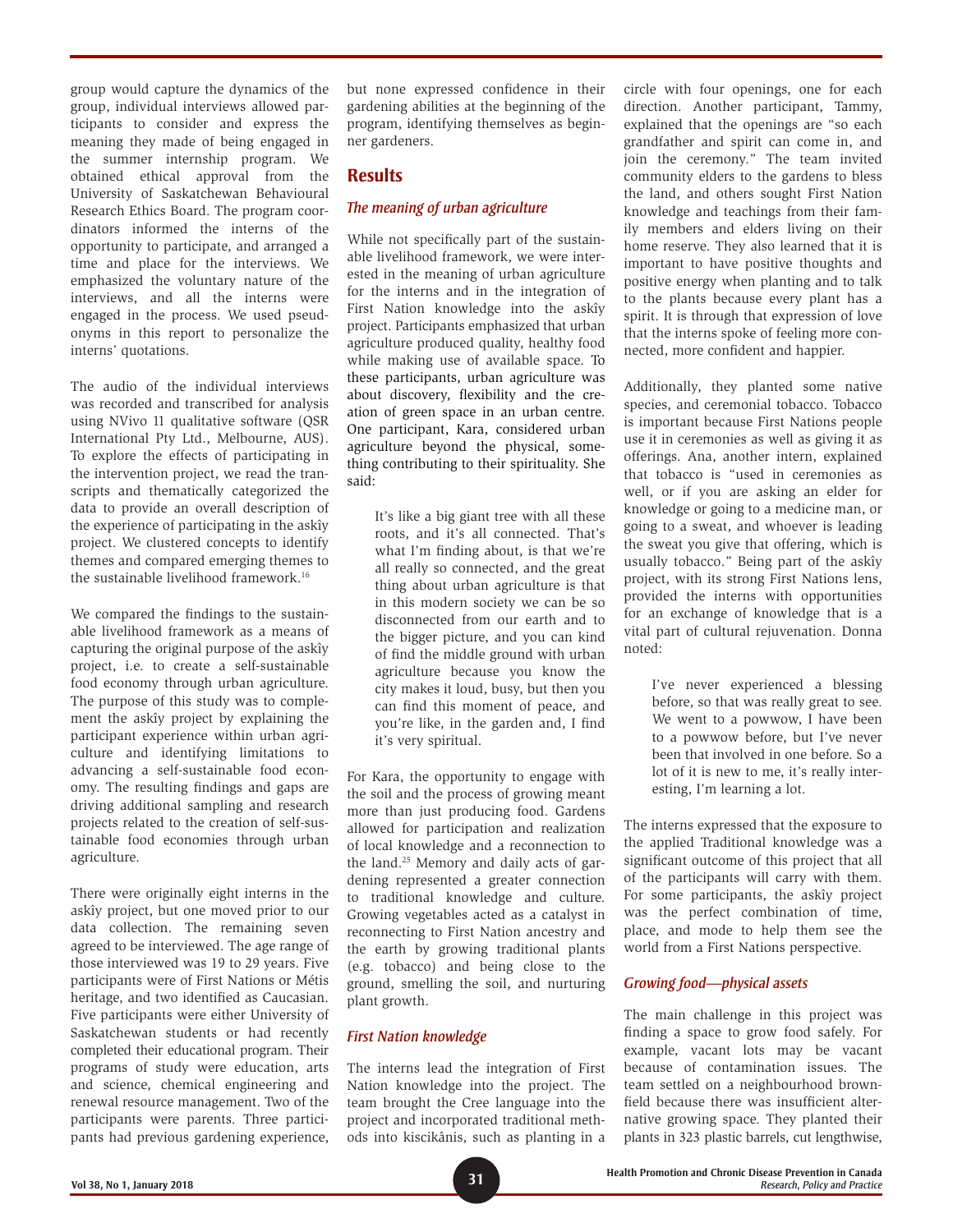and placed on wooden pallets to avoid contaminated soil.

Water was also a significant challenge. The interns underestimated the heat retention of the plastic barrels, which required more watering than in-ground gardens, and which had to be done by hand. The unused site had no water access, so the team purchased a large water tank that members of the Saskatoon Fire Department filled voluntarily. The tank required a water pump, which in turn meant the garden needed electricity, leading to the purchase of a battery. At each challenge, the team worked to find a solution.

Access to information is also a physical asset. The team expressed that a generation gap had resulted in knowledge being lost, as described by Ana:

> I didn't grow up in a family that taught me how to garden, or you know, didn't have gardens, my grandma had flower beds and stuff, but she never grew food. So, I didn't really know how to grow food.

Growing food was not common when the interns were growing up, and they did not know where to go to learn how to do it, or to get mentorship. However, they did find knowledge resources through the Internet. When asked what would be helpful to bridge the knowledge gap, James suggested developing a resource kit or workers' co-op with a focus on growing food, where people could feel comfortable accessing information and resources. Access to information, for James, was every bit as important as physical access to land and water, and adequate support for trying something new.

#### *Personal growth—human assets*

The opportunity for self-discovery can be a great asset. Many of the interns had no previous experience with gardening, or at least gardening was not common practice in their family. The participants reported increasing their knowledge of growing food, they expressed concern about where their food comes from and how it is grown, and they talked about changes in their attitudes towards food. They were beginning to value local food. This may be because the interns came to the realization that significant labour goes into growing food, or because of the taste of locally grown food and the growing community of people interested in local food in Saskatoon.

Participants commented on how the project had changed them. They spoke of future jobs, better communication skills, interpersonal skills, confidence in their bodies, setting goals, attitude towards food, diet changes and their values. Kara commented:

> A few months before I got the internship I started implementing a healthier diet, I started working out a bit more, so I was a little bit more healthier when I started. And then, this just sort of snowballed when I got the job. Because obviously you're working outdoors, it's a very physical job, and then once you see that growth, you think, oh wow!

The interns' sense of pride and accomplishment came through powerfully in the interviews. Improving participants' conceptualization of health may be associated with the restorative effect of urban gardening and urban green space through increased well-balanced lifestyle choices, engaging in physical activity, and selfreported decreased mental stress.26

The personal growth experienced by participants appears to be quite emotionally compelling. Doug found the experience particularly transformative. He said:

> It's pretty humbling to know that, you know, I've just started gardening when I'm 25, or 24 was when I started, and I only have a certain amount of harvests left. And I probably think my life in terms of years, but I think more so now I think in terms of harvests, and so I've probably like, if I was to garden until I was 70 say, for example, I have like 45, or 50 more batches of my salsa.

Doug, like others in the group, has changed the way he views his life; he now thinks in terms of harvests and not in years. Learning about growing food, working out the daily logistics of gardening on a brownfield, marketing the produce, and working in a team setting offered these participants a rich experience that may affect and even shape their future.

#### *Effect on others—social assets*

The participants shared the garden experience with others in the community by way of a group serving new Canadians. This association was mutually beneficial, because the participants received help with planting and harvesting, while the new Canadians had a way to meet people and practise speaking English. Similarly, First Nation and non-First Nation participants also experienced these cross-cultural interactions. Participants experienced mutuality and trust in spite of cultural differences. Community gardening brought diverse people together.

The social interaction and exchange of ideas was a highlight for this group. Not only did they learn gardening skills and marketing skills, but also, and more importantly, they learned to work as a team and to value their different strengths. One intern commented about his previous jobs and the difference in this experience. When asked about what he would be taking away from this project, Jeff said:

> Definitely the ability to work as a group. Yup, cause in most of my other jobs, it wasn't so team based. You know, you're kind of on your own, or there's someone telling you what to do. So this, it was interesting for me, cause I've never really worked in a group setting like this. Like where everyone's voice mattered, and where it was like a universal decision, instead of just one person making the decision.

We attribute some of this sense of cohesion to the leadership team. Doug noted how he has grown in his leadership style, from acting like the "boss" to working more from a positon of respect. Doug explained:

> [Telling people what to do], that doesn't go over well, maybe it worked for, for another generation but I think for millennials you kind of have to, you kind of have to give respect to get it, and people need to be people.

Doug was conscious of wanting respect from the team, and that meant being the first one on site, and working hard, listening to others and showing respect for everyone's ideas and contributions. Both team leaders had the same philosophy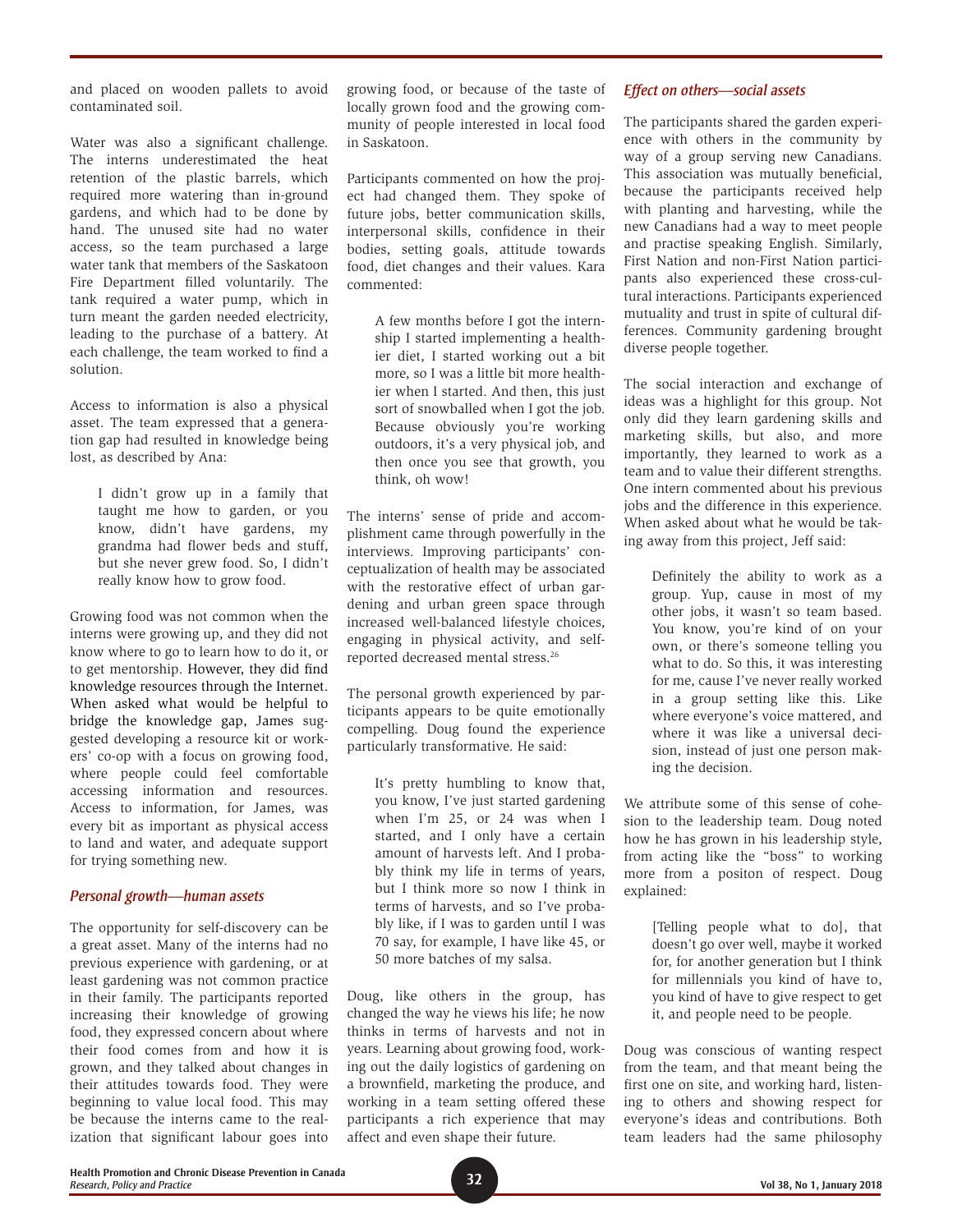and fostered an atmosphere that feeds a caring team approach.

The social assets of the askîy project are evident. Working together, being receptive to people in the neighbourhood and being open to including other groups made this experience particularly rich.

#### *The business of growing and selling food—financial assets*

Some interns noted that selling vegetables at the Saskatoon Farmers' Market was profitable, but there was no discussion about the larger costs of labour to produce the food, or costs of inputs, such as compost, water and electricity. There was no cost-benefit analysis at the time of the interviews. The interns did not measure benefits in terms of money, but in knowledge gained, which they could translate to other communities, and in the richness of their relationships with one another. The project was not self-funded, and therefore did not rely on making a profit from sales. The question remains whether urban agriculture can be a viable business for young adults who are new to this activity. The lack of discussion about the finances may have been due to a lack of education on this aspect of food production as part of the project. The value of the project to the interns at this point lay much more in gaining the knowledge to share. Tammy noted:

> I wouldn't sell it for a lot. Like even, 'cause like, I'm all about taking this knowledge back home to help my community, and there's people out there who don't have tons of money, like to actually buy all this fresh produce and stuff, or even just by donation. Making this, like, I wouldn't sell it for a lot.

Jeff recognized the need for a grant for start-up costs if they were to make this a viable business, thinking that for the first three years, participants would need extra support. Ana and Donna identified how tough the food-growing business is, and even though many farmers appear happy, many are discouraged, indebted people who experience a lot of stress. The interns spent some time with a market producer and witnessed the barriers small-scale producers face beyond physically working the soil.

Future job prospects may be open to the interns, based on their unique summer experience. When asked if being involved in this project would help to get a job in the future, James said:

Probably, yeah, I would hope so, because there has only been dishwashing on my résumé. Agricultural intern on there, I think that would kind of make people want to know more about what I did here.

While the project does not support financial gain, marketable skills may be a financial asset.

#### *Working out of doors—natural assets*

Participants talked about the natural assets and expressed how good it was to be working out-of-doors. They also talked about the insects, whether pests were eating the plants, or if they were seeing beneficial insects. Ana described the increase in insects this way, as "biodiversity, so like, our garden, it's attracting a lot of butterflies and bees, which is really awesome." The interns mentioned other natural assets such as the reduction in the island heat effect, recycling of food waste into compost and potential for rainwater catchment to reduce storm water run-off.

Urban gardens serve as a collective space for transferring knowledge and cultural traditions and for producing socioecological memories of how to grow food and successfully navigate through the challenges of growing.<sup>27</sup> Overall, urban gardens and ecosystems provide a long roster of critical services affecting socioecological health and well-being in urban centres.

## **Discussion**

The objectives of this research were to understand how the askîy project could build capacity in young adults growing food in the city, and to explore the meaning of urban agriculture to the intern participants. The interns commented that they were proud of what they had achieved in seeing the project through to the end. They spent time learning to grow plants, feeling connected to the land, and going back to their roots while creating something green, beautiful and useful. They were doing something that could help their community; and it required physical activity in sometimes challenging conditions; but in the end, they felt empowered. These participants demonstrated that the hard work of gardening can develop life skills, and that the rewards are worth the hard work.

Learning moved beyond the urban setting. Participants that were from or had connections to reserves commented on the lack of fresh food available there due to the expense of shipping produce to remote areas. Because of their involvement with this project, they realized there was a need in their home community that they wished to address. One intern talked about having the support of the others to create a community garden at home. They also noted how a garden might be a valuable asset for isolated communities, as well as for urban dwellers without yards, low-income families or new immigrants. This is similar to what Gray and colleagues<sup>28</sup> found in their study on the role of home gardens, in which they described how new gardeners wanted to share the beauty of producing and consuming fresh vegetables after learning about how to do it themselves.

All of the participants in the askîy project noted how gardening could lead to social change. Ana said that the urban agriculture movement is a "social movement in a positive direction." Some participants talked of gardening as a type of resistance to an industrial food system. It allowed for examination and critical reflection of the mainstream food system. This is not a new finding, but consistent with Hansen<sup>29</sup> who discusses how community gardens can be a site of resistance to the global food system. This practice of local food sovereignty gives people a sense of power and control, and the notion of ownership in a democratic space where people share social, environmental and economic goals.<sup>29</sup> Gardens can be a focal point for community members to come together recognizing what they can accomplish with collective power.30 As the forces of globalization and an increasingly individualized society press down upon us, communities and communal gardening can be a source of identity and social cohesion. As an area for recreation, the community garden becomes an extension of social processes that contribute to identity in terms of where we live.<sup>31</sup>

Although we did not use an Indigenous approach to guide our study, the application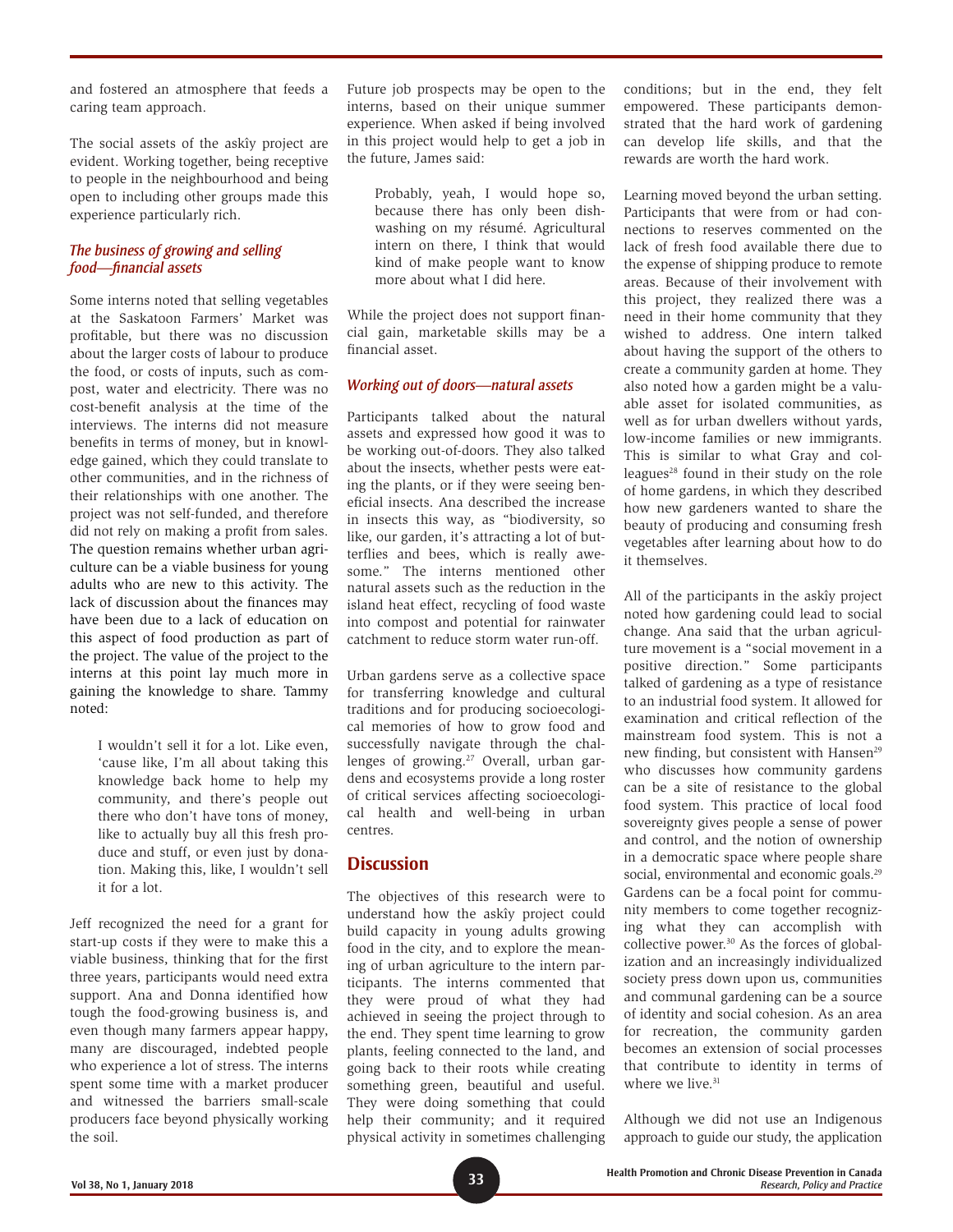to the program reflects the values of the interns and their capacity to bring First Nation knowledge into their summer internship. The askîy project helped to build capacity in young adults by creating an opportunity to apply and share First Nation knowledge, creating a safe space for mistakes, introducing them to new ideas, providing the opportunity for selfdirected learning and teaching them marketable skills. This particular approach to an urban agriculture project is very important to its overall success and sustainability. The home gardening program described by Gray and colleagues<sup>28</sup>, for example, flourished when they employed an asset-based approach. When the organization running the program switched toward participatory development, more gardeners took ownership and worked to solve local problems while developing local leadership. The askîy project exemplifies an asset-based community development approach. For example, CHEP Good Food Inc. does not measure the outcome in kilograms of produce, but in the sharing and relationships that will remain with the interns over their lifetime.

Urban green and garden spaces are physical assets and can improve urban sustainability providing healthy infrastructure and food to citizens locally, thereby decreasing the reliance on externally produced services and the city's ecological footprint.32 We view urban gardens as an integral part of city infrastructure. Urban gardens are a community asset, especially for those living in apartments or without space for a garden, providing a better quality of life. Practising gardening within city limits promotes open green spaces, encourages biodiversity, and builds communities.33

Vulnerabilities in the project do exist and are primarily economic. This is not only because they are not themselves financially sustainable, but also from a program-learning perspective, it does not teach economic management skills. In the future, the program designers could provide interns with information on the business of urban agriculture such as calculating start-up costs, maintaining a business and employing staff. Urban gardens may also be vulnerable to changes to zoning laws for land use or change in land title for development of other resources, extreme weather events, or political change. Social, human and physical resilience developed through urban agriculture demonstrate great potential for future research. Nevertheless, the social, human and physical resilience developed through urban agriculture has been clearly demonstrated, and these vulnerabilities present opportunities for improving such programs in the future.

#### *Strengths and limitations*

This study highlights the assets of an inner-city community with a focus on engaging youth and providing a venue for their voices. Further evaluation research can build on this work to strengthen and expand the askîy project. There are study limitations, however. The descriptive design provides a snapshot of what this project is about, but a phenomenological study could provide greater detail about the lived experience of interns working and learning together. The small group was very positive and there was critical information in the interviews. A critical perspective can help to identify areas of growth and improvement. We chose the Sustainable Livelihoods Framework after the interviews, so open-ended questions were not providing the depth of detail that more directed questions would solicit to address the framework fully. The study, however, did capture the meaning of the project, and helped to demonstrate to the interns the value of asset-based community development.

## **Conclusion**

The main strengths of the project lie in its human and social assets, but all sustainable livelihood assets apply. The people who were part of this project in 2015 demonstrated great potential to take what they learned working with CHEP Good Food Inc. to share with their networks. Building local resilience and developing self-reliance are part of a vision for a better future. Creating community food systems helps people not only to produce food, but also to reconnect with nature and with their culture. The next step of this research will be to develop outcome indicators to measure the effects of similar gardening programs—indicators that reflect not only the outputs of gardening, but also social capital, knowledge translation and exchange, and personal empowerment.

## **Acknowledgements**

We would like to thank staff members at CHEP Good Food Inc. and Grant Wood from the College of Agriculture and Bioresources at the University of Saskatchewan for facilitating this project.

## **Conflicts of interest**

The authors have no conflicts of interest to declare.

## **Authors' contributions and statement**

WM designed the study and interpreted the data. Both authors contributed to the writing and the critical review of the manuscript, and have read and approved the final version.

The content and views expressed in this article are those of the authors and do not necessarily reflect those of the Government of Canada.

## **References**

- 1. Lovell R, Husk K, Bethel A, Garside R. What are the health and well-being impacts of community gardening for adults and children: a mixed method systematic review protocol. Environ Evid [Internet]. 2014 [cited September 14, 2017];3(1):20. Available from: https://environmentalevidencejournal .biomedcentral.com/articles/10.1186 /2047-2382-3-20
- 2. MacRae R, Gallant E, Patel S, Michalak M, Bunch M, Schaffner S. Could Toronto provide 10% of its fresh vegetable requirements from within its own boundaries? Matching consumption requirements with growing spaces. J Agric Food Syst Community Dev. 2010;1(2): 105-27.
- 3. Statistics Canada. Canadian megatrends: Canada goes urban [Internet]. Ottawa (ON): Statistics Canada. 2015 Nov 11 [modified 2017 Mar 3; cited 2015 Nov 11]. Available from: http:// www.statcan.gc.ca/pub/11-630-x/11 -630-x2015004-eng.htm
- 4. City of Saskatoon. Strategic plan 2013–2023. Saskatoon (SK): City of Saskatoon; 2013.
- 5. First Nations and Métis Population. Community view collaboration 2014 [cited 2016 May 5]. Available from: http://www.communityview.ca/pdfs /2014\_SHR\_FirstNations\_Metis.pdf